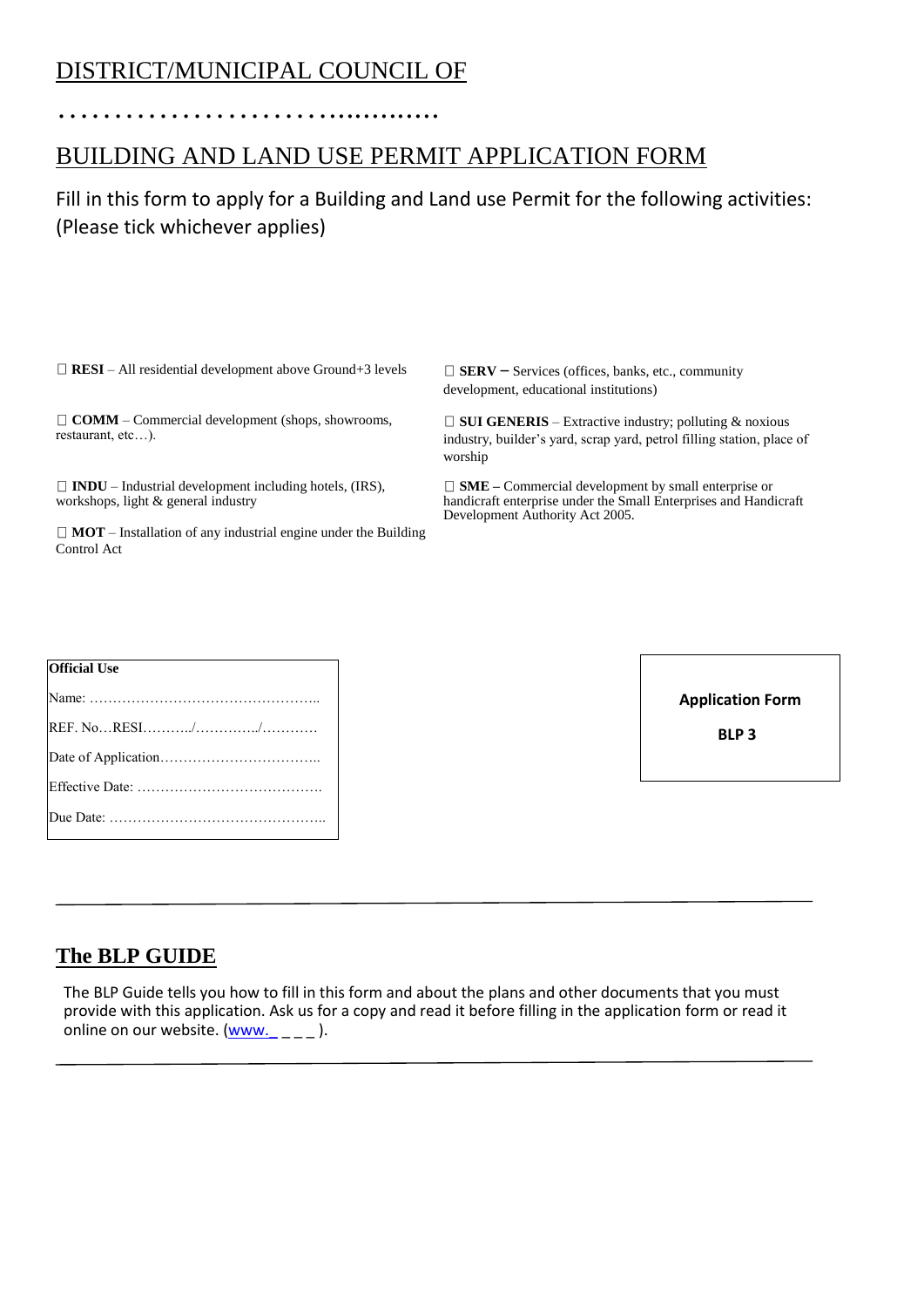### **State in which Cluster your proposed development falls:\*\***

| Commercial | <b>Industrial</b> | <b>Services</b> | Sui Generis |
|------------|-------------------|-----------------|-------------|
|            |                   |                 |             |

*In case of an economic activity please state the cluster (as per the 11th schedule of the Local Govt Act 2011) applicable (Tick as Appropriate)\*\**

### **List of information, particulars and documents to be submitted** *(where applicable)*

#### **(1) Are you the owner of the site?**

| <b>YES</b>               | NO,                                      |
|--------------------------|------------------------------------------|
|                          |                                          |
| <b>SUBMIT YOUR TITLE</b> | YOU MUST SUBMIT: 1. OWNER/S CONSENT      |
| DEED                     |                                          |
|                          | 2. ID NUMBER/S OF OWNER                  |
|                          |                                          |
|                          | 3. LEASE DOCUMENT OR OWNER 'S TITLE DEED |
|                          |                                          |

#### **(2) SUBMIT 3 SETS OF BUILDING PLANS INCLUDING:**

| <b>LOCATION PLAN</b>   |  |
|------------------------|--|
| <b>CONTOUR PLAN</b>    |  |
| SITE PLAN              |  |
| <b>SECTION PLANS</b>   |  |
| <b>ELEVATION PLANS</b> |  |
| STRUCTURAL DETAILS     |  |

#### **(3) NOTIFICATION REQUIRED:**

|                                          | <b>YES</b> | <b>NO</b> |
|------------------------------------------|------------|-----------|
| COPY OF LEGALNOTICES SERVED ON NEIGHBORS |            |           |
| NOTIFICATION CERTIFICATE SUBMITTED       |            |           |
| NEWSPAPER PUBLICATION SUBMITED           |            |           |

#### **(4) CLEARANCE TO BE SUBMITTED**

| ROAD DEVELOPMENT AUTHORITY CLERANCE IF SITE IS SITUATED ALONG MOTORWAY OR A or B ROAD  |            |     |  |
|----------------------------------------------------------------------------------------|------------|-----|--|
|                                                                                        |            |     |  |
| URBAN TRANSPORT PROGRAMME SECRETARIAT CLEARANCE (Where land is along ex-railway track) |            |     |  |
| Dept of CIVIL AVIATION CLEARANCE (Where airport constraint zones apply)                |            |     |  |
|                                                                                        |            |     |  |
| FORESTRY CLEARANCE IF SITE IS ALON MOUNTAIN OR RIVER RESERVE                           |            |     |  |
|                                                                                        |            |     |  |
| <b>GRA CLEARANCE IF ACTIVITY IS CONTROLLED BY GRA</b>                                  |            |     |  |
|                                                                                        |            |     |  |
|                                                                                        | <b>YES</b> | NO. |  |
| E.I.A LICENCE                                                                          |            |     |  |
|                                                                                        |            |     |  |
| P.E.R APPROVAL                                                                         |            |     |  |
|                                                                                        |            |     |  |

#### **(5) DOCUMENTS TO BE SUBMITTED ( WHERE APPLICABLE):**

| <b>CONSENT FROM USUFRUT HOLDER</b>             |
|------------------------------------------------|
| NEIGHBOUR'S/S CONSENT                          |
| NUMBER OF NATIONAL IDENTITY CARD OF NEIGHBOURS |
| NUMBER OF NATIONAL IDENTITY CARD OF APPLICANT  |
| NUMBER OF BUSINESS REGISTRATION CARD           |
| COPY OF SMEDA'S CERTIFICATE                    |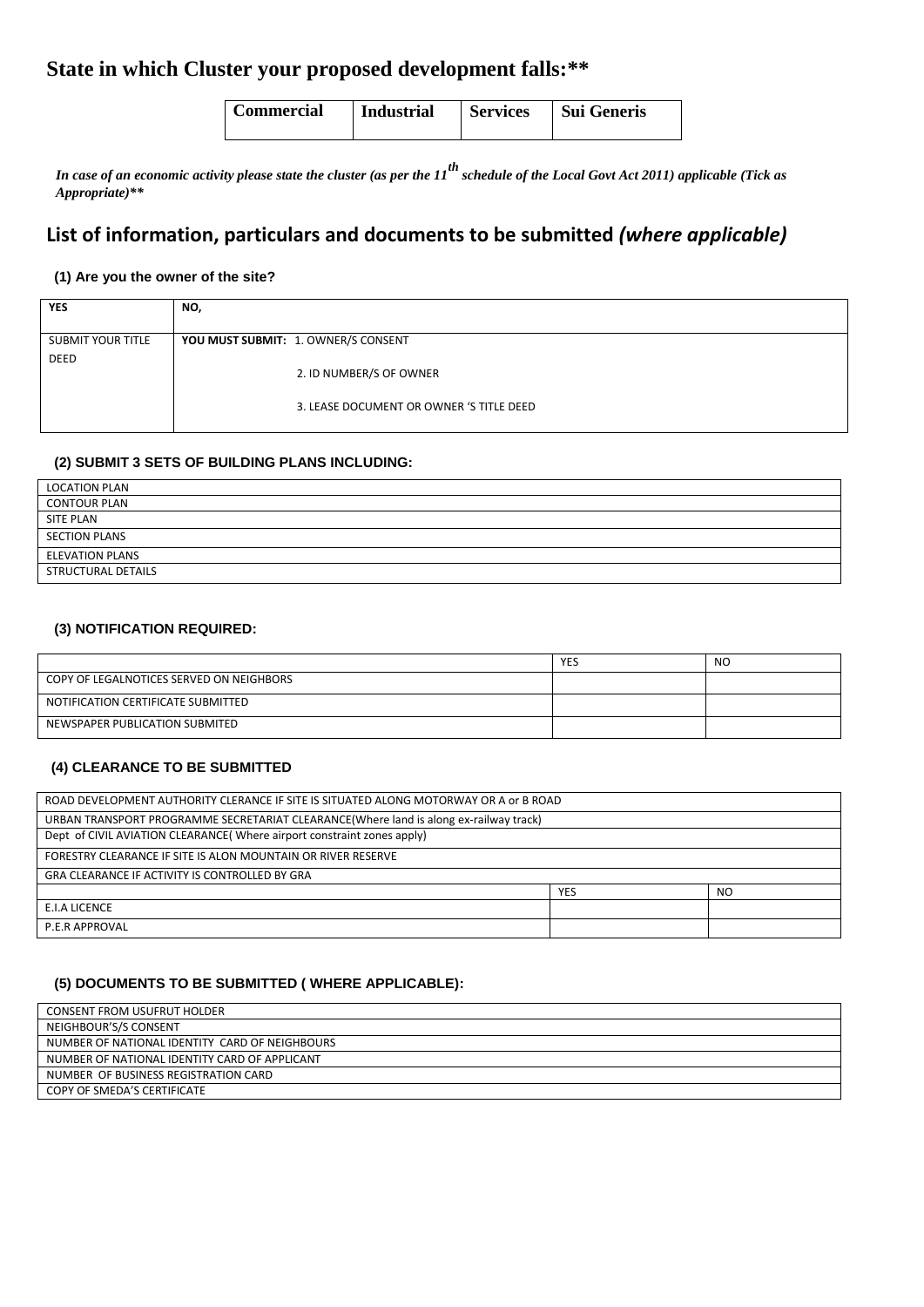# **PART A: Application and Site Details**

| 1. Applicant's Name<br><b>Address and Contact</b>               | Title Mr. $\Box$<br>Mrs. $\Box$<br>Miss. $\Box$<br>Hrs. $\Box$                                                                       |  |  |
|-----------------------------------------------------------------|--------------------------------------------------------------------------------------------------------------------------------------|--|--|
| <b>Details</b>                                                  |                                                                                                                                      |  |  |
|                                                                 |                                                                                                                                      |  |  |
|                                                                 |                                                                                                                                      |  |  |
|                                                                 |                                                                                                                                      |  |  |
| We will post any correspondence                                 |                                                                                                                                      |  |  |
| to this address                                                 |                                                                                                                                      |  |  |
|                                                                 |                                                                                                                                      |  |  |
|                                                                 |                                                                                                                                      |  |  |
|                                                                 |                                                                                                                                      |  |  |
|                                                                 |                                                                                                                                      |  |  |
|                                                                 |                                                                                                                                      |  |  |
|                                                                 |                                                                                                                                      |  |  |
|                                                                 |                                                                                                                                      |  |  |
|                                                                 |                                                                                                                                      |  |  |
| Is your site sewered?                                           | Yes/No<br>(Delete as appropriate) Wastewater generated daily: m <sup>3</sup>                                                         |  |  |
| Is the site located within<br>a morcellement?                   | Yes/No<br>(Delete as appropriate)                                                                                                    |  |  |
|                                                                 |                                                                                                                                      |  |  |
| 3. Are you the owner of the<br>site of proposed<br>development? | <b>YES</b><br>NO                                                                                                                     |  |  |
|                                                                 | If NO                                                                                                                                |  |  |
|                                                                 |                                                                                                                                      |  |  |
|                                                                 | ID No. of owner(s) $\dots$<br>Date                                                                                                   |  |  |
|                                                                 | If you are signing on the owner's behalf as their legal<br>Attach separate sheet if space is insufficient.                           |  |  |
| proposed development                                            |                                                                                                                                      |  |  |
|                                                                 |                                                                                                                                      |  |  |
| 4. Description of                                               | representative, please state your legal authority under and attach<br>documentary evidence (e.g. Power of Attorney, written consent) |  |  |

|                               | $l$ sequences is a sequence in the sequence of $l$ sequences in $l$ sequences in $l$ |
|-------------------------------|--------------------------------------------------------------------------------------|
| 5. (a)Present use of the site |                                                                                      |
| (applicable for an economic   |                                                                                      |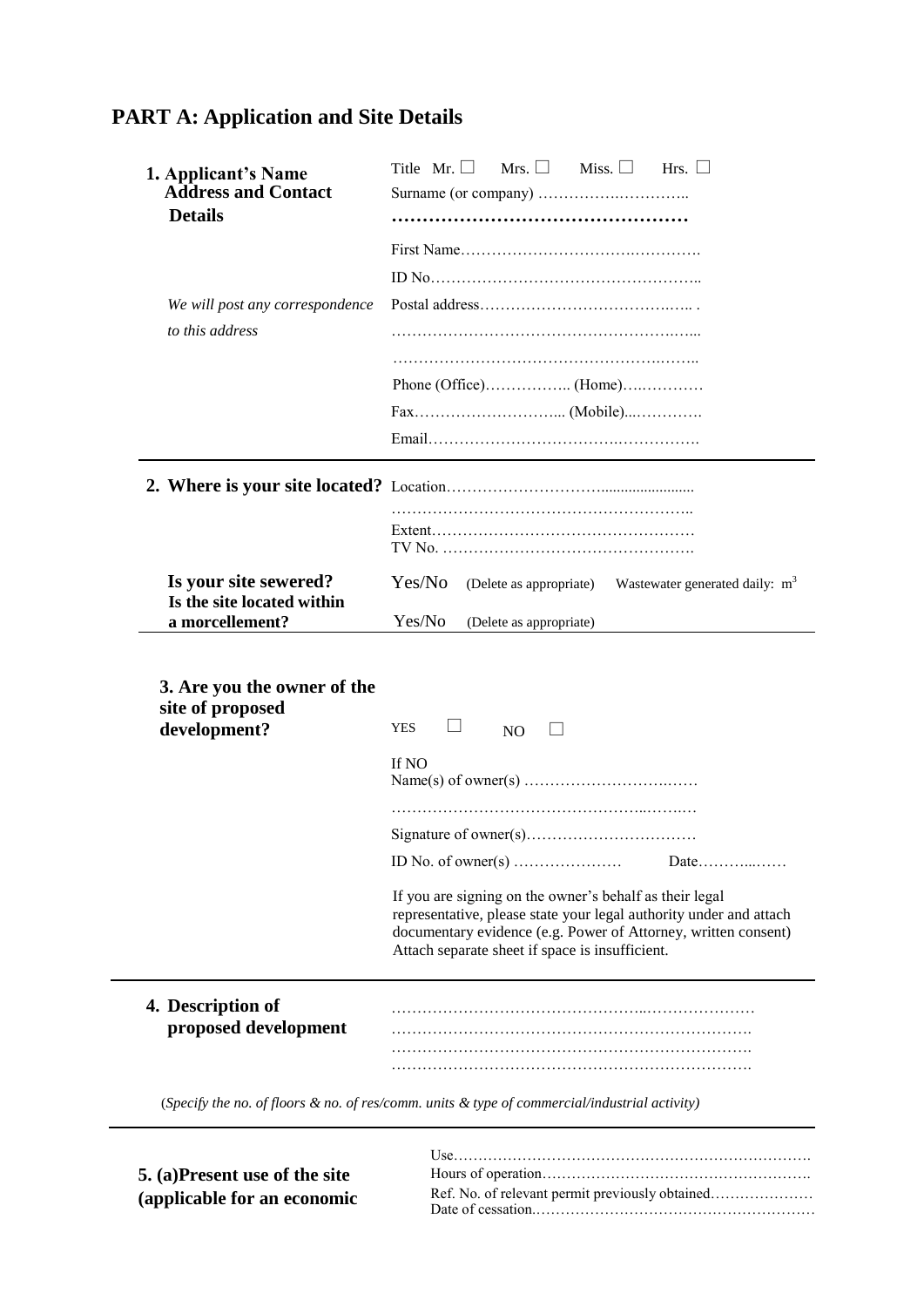| (b) Details on Proposed                                                                              |                                                                                                                                                                                                                                                                                          |
|------------------------------------------------------------------------------------------------------|------------------------------------------------------------------------------------------------------------------------------------------------------------------------------------------------------------------------------------------------------------------------------------------|
| economic activity                                                                                    | Electric Motors/ Plant/ Machinery to be                                                                                                                                                                                                                                                  |
|                                                                                                      | Type and quantity of goods to be produced / stored                                                                                                                                                                                                                                       |
|                                                                                                      |                                                                                                                                                                                                                                                                                          |
| <b>6. Your declaration</b><br>If applicant is a company                                              | I apply for consent to carry out the development described in this<br>application. I declare that, to the best of my knowledge, all the<br>information given is true and correct. I also understand that                                                                                 |
| or association, the form<br>must be signed<br>director or authorized<br>person under<br>common seal. | an effective date will be given to my application if all plans<br>and documents specified in the technical checklist<br>accompanying this form have been submitted or, if<br>incomplete, the Council will request me to submit the<br>missing documents within 8 days of my application. |
|                                                                                                      |                                                                                                                                                                                                                                                                                          |
| activity)                                                                                            |                                                                                                                                                                                                                                                                                          |
|                                                                                                      | Date                                                                                                                                                                                                                                                                                     |
| 7. Declaration by<br>applicant relating to                                                           | I / we hereby declare that the following agents/companies have<br>prepared the plans submitted by me/us.                                                                                                                                                                                 |
| service providers, e.g. /<br><b>Architect/Town</b><br><b>Planner/Draughtsman/</b>                    | Name of Architect/Town Planner<br>Draughtsman<br>Engineer:                                                                                                                                                                                                                               |
| <b>Sworn Land Surveyor</b><br>and                                                                    |                                                                                                                                                                                                                                                                                          |
| <b>Engineer</b>                                                                                      | Phone No. of Service Provider:                                                                                                                                                                                                                                                           |
|                                                                                                      |                                                                                                                                                                                                                                                                                          |